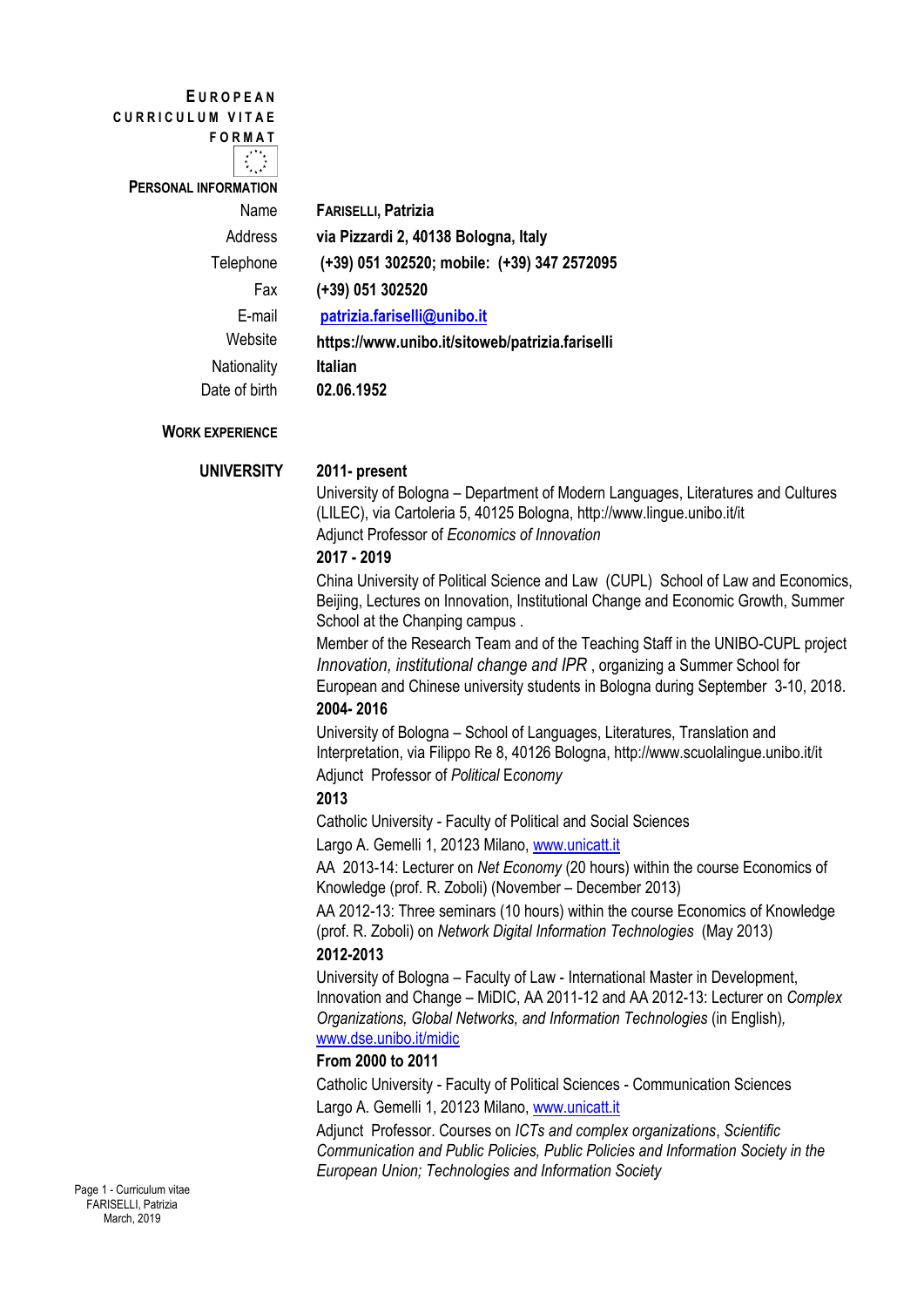**2009 – 2010 - 2011** Catholic University in Milan/ ASERI (Postgraduate School of Economics and International Relations)- Master in International Relations – Coordinator and Introductory Course of the Global Issue *Technology and Networks* (in English)

**2009** - Catholic University in Milan – Permanent Education - Course on *Italian Economy in the European & Global Context*

**2008** - **2009** –*–* Catholic University in Milan - Doctoral School in Education - Course on *The European Research System*

### **RESEARCH**

# **From 1985 to 2006**

Nomisma SpA, Strada Maggiore 44, 40125 Bologna, [www.nomisma.it](http://www.nomisma.it/)

- 2003-2006, Director of the research unit NET-Net Economy & Technologies
- 1993-2003 Senior Researcher and Project Manager
- 1985-1993, Research Assistant
- 1988-1994 Editorial Assistant to bi-annual journal *Acquisizioni Fusioni Concorrenza* (Mergers Acquisition Competition)

### **1997- 2011 EU COMMISSION**

Evaluator and reviewer of ESPRIT, IST, CIP–ICT-PSP, SiS-Science in Society projects for the European Commission (DGs Industry, Information Society & Media, Research) **2003 – 2005 – 2007**

Expert for the European eGovernment Award: Evaluation of eGovernment cases EIPA - European Institute of Public Administration, Maastricht (2003 -2005); CEPA – Center for European Public Administration, Danube University Krems (2007) Principal investigator & Coordinator of EU projects and international research networks.

### **Project leader of the following research projects**

- 2004-2005*, Integrated eGovernment Services for Business: a Comparative Study*  (jointly with CIMIC-Rutgers University, NJ), National Science Foundation, USA
- 2003-2004, *Impact of Online Public Sector Information on Italian Businesses*, Telecom Italia
- 2001-2003, BEEP *Best eEurope practices,* IST programme, [www.beep-eu.org](http://www.beep-eu.org/) responsible for the domain *Digital SME*.
- 2000-2003, DEEDS *Digital Economy: Policy Exchange and Development for SMEs*, European Commission, DG INFSO - IST, [www.deeds-ist.org](http://www.deeds-ist.org/)
- 1996-1998 G7 10 WGs *Contributing to the definition of G7 Pilot Project n.10 "A Global Market-place for SMEs"*, European Commission, DG III – ESPRIT, [www.ispo.cec.be/ecommerce/G8](http://www.ispo.cec.be/ecommerce/G8)
- 1996-1998, COMPETE *Improving competitiveness of SMEs through business engineering and targeted research technologies: a methodological*  approach to the setting up of pilot cases in three European countries, European Commission, DG III – ESPRIT.
- 1993-1995, MINT, *The Transnational Evaluation of MINT – Managing the Integration of New Technologies- Programme,* European Commission, DG XIII – SPRINT-EIMS.
- 1998, Valutazione dell'innovatività delle piccole imprese [*Evaluating the innovativeness of SME*] project funded by Friulia – Region Friuli Venezia Giulia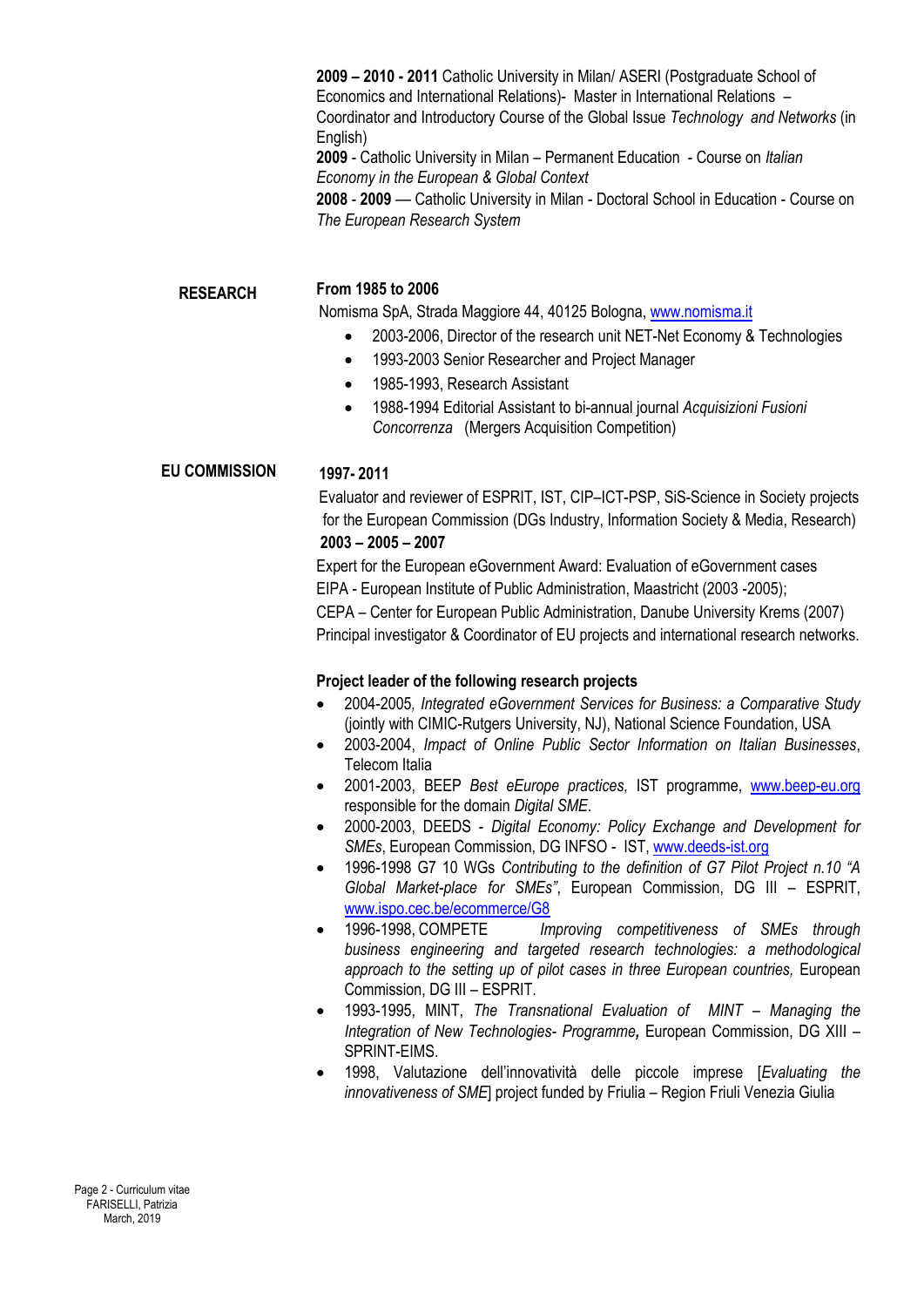## **Research Partner or Expert to the following projects**

- 2010-2011, Expert to the Study "*Combined ex-ante evaluation and impact assessment of the next Framework programme for research and development and the successor to the ICT policy support programme under the competitiveness and innovation programme "- SMART 2010/0057,* managed by Deloitte Brussels (European Commission, DG Information Society & Media).
- 2010-2011, Expert to the Study *"Assessing the impact of the digitalization of cultural heritage in the EU" – SMART 2010/0048,* managed by Deloitte Brussels (European Commission, DG Information Society & Media).
- 2009-2010, Expert to the Study "*Impact Assessment for the post i2010 Strategy*, managed by Deloitte Brussels, within the Framework Contract n. 2007/035 Lot 4 (European Commission, DG Information Society & Media).
- 2006, *Cost-Benefit Assessment of the Use of B2B eMarkets for European Enterprises with a Special View to Online Reverse Auctions*, coordinated by IFO-Institute for Economic Research (Germany), (European Commission-DG Enterprise).
- 2003, *Reorganization of government back offices for electronic public services,*  Subcontractor in *s*ervice contract for DG INFSO (led by University of Bremen and Danish Technological Institute).
- GECOMNET (1998-2000) *Global Electronic Commerce Master Network* (European Commission, DG III - Esprit).
- BAPTISME(1998-2000) *Business Applications and Tools for SMEs to cope with the EURO event*, project funded by Esprit, DGIII – European Commission, coordinated by Gruppo Formula (I)
- PROINNO (1998-99) *Promoting European Innovation Culture,* project funded by the Innovation Programme, DGXIII – European Commission, co-ordinated by Kooperationsstelle Hamburg (Germany)

**MAIN ACTIVITIES & RESPONSIBILITIES** Lecturer in graduate and postgraduate University courses on Economics, Economics of Innovation, European Union Policy Making– Information Society – Science & **Communication** 

> Senior Researcher and Project Manager in the field of Innovation and Technology Policies, Small Businesses, Information and Communication Technologies and Complex Organizations, e-Commerce, e-Business, e-Government, Policies for Access and Development of Information Society and Knowledge Economy.

### **EDUCATION AND TRAINING**

Dates (from – to) 1971- 1978 • Name and type of organisation University of Bologna (Italy), Faculty of Political Sciences • Principal subjects/skills Political Sciences, Economics, International Organizations and Law, European Union • Title of qualification awarded Degree, Magna Cum Laude in Political Sciences

### **PERSONAL SKILLS AND COMPETENCES**

| <b>MOTHER TONGUE</b>   | <b>ITALIAN</b> |
|------------------------|----------------|
| <b>OTHER LANGUAGES</b> | <b>ENGLIS</b>  |
| • Reading skills       | Excelle        |

- Writing skills
- Verbal skills

### **SOCIAL SKILLS - COMPETENCES**

Page 3 - Curriculum vitae FARISELLI, Patrizia March, 2019

| <b>MOTHER TONGUE</b>   | <b>ITALIAN</b> |               |                |               |
|------------------------|----------------|---------------|----------------|---------------|
| <b>OTHER LANGUAGES</b> | <b>ENGLISH</b> | <b>FRENCH</b> | <b>SPANISH</b> | <b>GERMAN</b> |
| • Reading skills       | Excellent      | excellent     | good           | basic         |
| • Writing skills       | Excellent      | medium        | basic          | basic         |
| • Verbal skills        | Excellent      | medium        | basic          | basic         |
|                        |                |               |                |               |

Excellent cross-cultural communication skills gained during various international projects, conferences, and University courses. Working with multinational and multilingual research teams. Able to conduct effective interface with high-level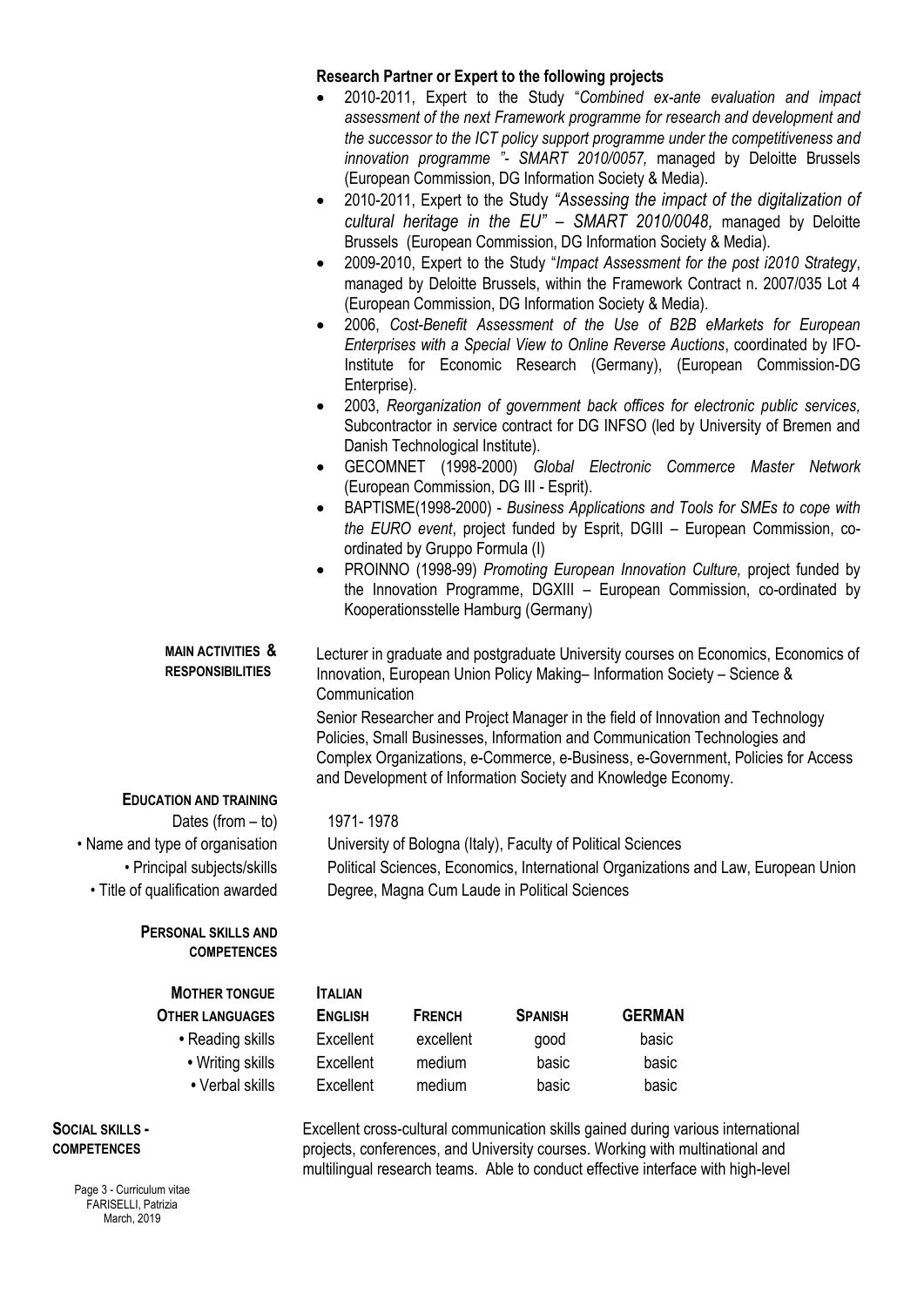# **TECHNICAL SKILLS** - **COMPETENCES ORGANISATIONAL SKILLS - COMPETENCES**

**CONFERENCES, WORKSHOPS, SEMINARS**

Commission and national/local officers.

Highly Competent with most Microsoft computer programs and Internet navigation and search tools.

Lecturer and Supervisor in graduate and post-graduate University courses in Italian and in English.

Researcher and research team leader. Manager of international projects and fora. Publishing and Conferencing.

- 2011, Chairperson of the Session on Climate Change and Investment Measures in the conference *Climate Change in a EU-China Perspective: the Legal Framework for a Sustainable Global Market*, University of Bologna, November 18-19
- 2011, Speaker in the Workshop on *Non-conventional funding to research in social sciences*, University of Torino, Torino, November 17
- 2010, Speaker in the Seminar on *Women in Industrial Research*, Milan February 26, Equal Opportunities Office of the Milano Province, February 26
- 2010, Speaker in the Workshops on *Net Neutrality* and on *Copyright and Digital Content in the Single Market*, European Commission, DG Information Society & Media, Brussels, 12 and 15 January.
- 2009, Seminar at LERU Laboratorio di Economia delle Risorse Umane (Postgraduate Corse on International and Local Cooperation and Development, University of Bologna) on *ICT and Information Society*, May 12
- 2008, Member of the scientific committee of the *Donne e Scienza (Women & Science) Conference*, Trieste (Italy), 18-20 September
- 2008, Seminar at LERU Laboratorio di Economia delle Risorse Umane (Postgraduate Corse on International and Local Cooperation and Development, University of Bologna) on *ICT and Information Society*, June 4
- 2008, Presentation in the Panel, *Doing Business with ICT for Inclusion*, 21st Bled eConference *eMergence: Merging and Emerging Technologies, Processes, and Institutions*, Bled (Slovenia), 17 June
- 2007, Seminar at LERU Laboratorio di Economia delle Risorse Umane (Postgraduate Corse on International and Local Cooperation and Development, University of Bologna) on *ICT, Economy, Society and European Policies*, May 24
- 2006, Speaker in the TALeP Conference *Tecnologie per l'ePartecipation: freno o opportunità per la partecipazione democratica?,* [*Technologies for ePartecipation*], DEMO-net Network of Excellence, CNR Pisa (I), 27 November
- 2006, Speaker and Rapporteur in the IPTS Workshop *Future Scenarios of Government in 2020 and Emerging ICT Challenges*, Sevilla (E) 13-14 November
- 2006, Speaker in the Conference *Donne e Scienza III-06* (Women and Science) , *Donne e tecnologia tra innovazione e procedure* [*Women and Technology between innovation and procedures]*, Università di Padova, Dip. Ingegneria dell'Informazione, September 21-23
- 2006, Speaker in the Workshop on *Information Technology: Scenari di Sviluppo in Friuli Venezia Giulia*, Ecoistituto del FVG, Udine, 24 June
- 2006, Participant in the EC-DG INFSO Workshop on *Women in Information Society*, Brussels April 5
- 2004-present: Member of the Programme Committee of the DEXA Conference on eGovernment
- 2005, Session Chair/Speaker, EC-DG INFSO *eChallenges 2005 Conference*, Ljubljana, (Slovenia) 19-21 Oct, *Integrated eGovernment Services for Business: a Comparative Study*
- 2005, Workshop *Tecnologie dell'informazione e imprese* [Information Technologies and Enteprises. Demand and Supply of Public Information Online in Italy], Rome 21 September, Presentation of the Nomisma Report, introduced by Lucio Stanca, Italian Minister of Technology & Innovation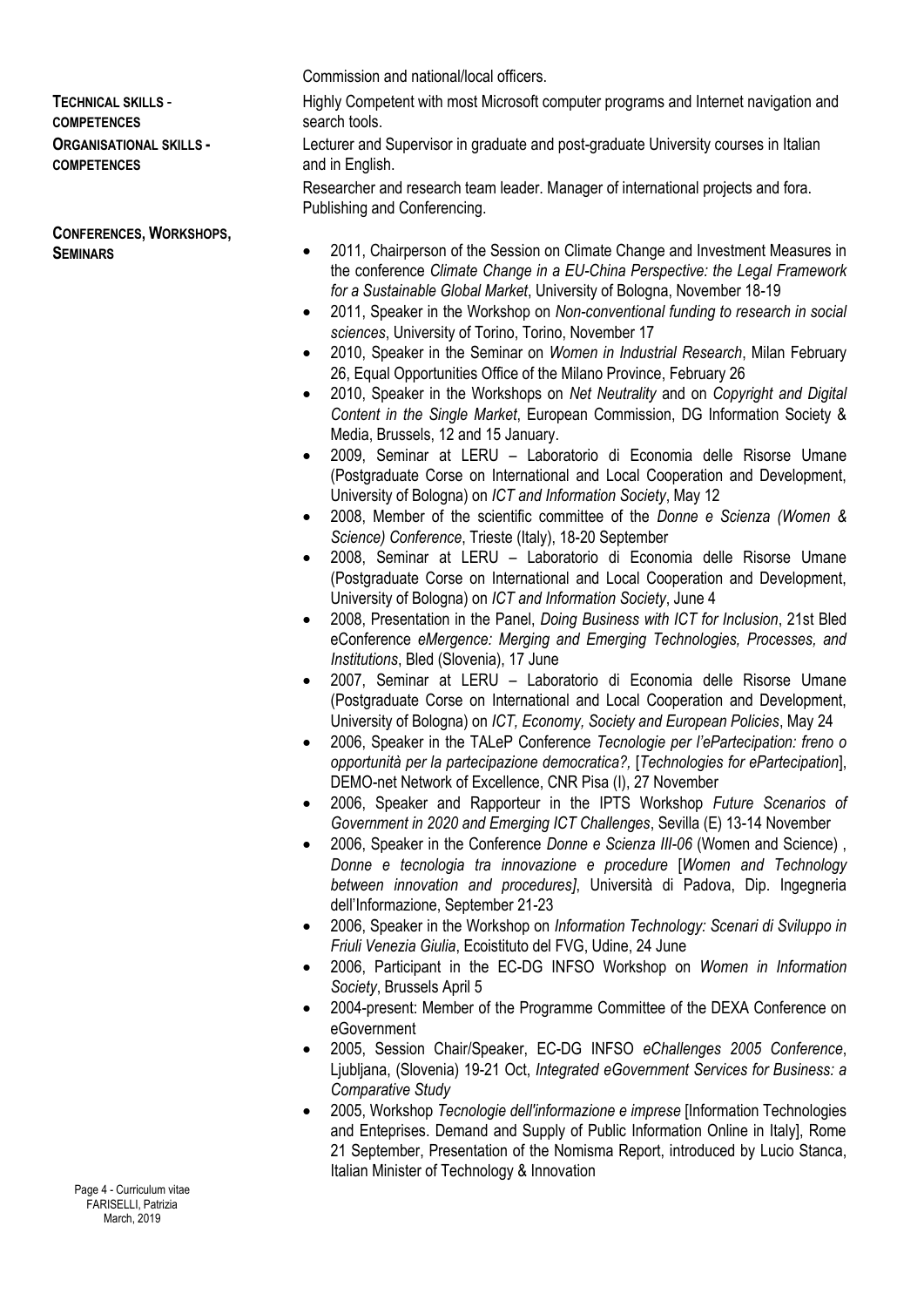- 2005, Co-chair, Workshop for Finalists to the *eEurope Awards for eGovernment* , European Commission - EIPA, Brussels, 15 September
- Session Chair and Speaker, DEXA Conference eGovernment, Copenhagen (DK) 22-26 August, *Integrated eGovernment Services for Business: a Comparative Study*
- 2004, Session Chair/Speaker, international conference *Knowledge Economy: Luxury or Necessity of National Strategy*, Vilnius (Lithuania), 7-8 October, *ICTs in the Knowledge Society: Market, Policy and Research Interplay in Europe*.
- 2004, Participant, EC-DG INFSO Thematic Workshops *on Public Service Delivery (eGovernment, eHealth, eLearning)* within the Preliminary Analysis of the Contribution of the EU Information Society Policies and Programmes to the Lisbon and Sustainable Development Strategies, Brussels 24 September and 15 December
- 2004, Session Chair and Speaker, DEXA Conference eGovernment 2004, Zaragoza (Spain) 30 August - 3 September, *'Demand and Supply of Public Information Online for Business in Italy: a Comparison with EU Countries and the USA*
- 2004, Participant, *dg.o 2004 Conference*, NSF-Digital Government Program, Seattle WA, USA, 24-26 May,

[http://www.diggov.org/news/stories/2004/0504/0504\\_eu\\_heyman.jsp](http://www.diggov.org/news/stories/2004/0504/0504_eu_heyman.jsp)

- 2000-2003, Policy Group Meetings and Thematic Workshops of the *DEEDS project*, [www.deeds-ist.org](http://www.deeds-ist.org/)
- 2003, Speaker, 2nd ePower Conference *Regional Response to the Global Challenge* Vienna, 3rd July, on *Policies for the access of SMEs to the digital economy*
- 2003, Participant, JRC-IPTS *Workshop New technology spin-off: a prospective analysis of productivity gains in Europe and in the US,* Seville, 27-28 March
- 2003, Panellist, EU Conference *Benchmarking National Research Policies,*  Athens, 17-18 January
- 2002, Speaker and chair, plenary session on *eBusiness: Opportunities and*  Constraints for SMEs, 3<sup>rd</sup> South Eastern European Conference on eCommerce, Nicosia (Cyprus), March 14-15
- 2001, Co-organizer, Chair and Opening Speaker, International conference *Ecommerce for Development*, OECD Development Centre and SDIC- School of Development, Innovation and Change (University of Bologna), Bologna, 4-5 May, [www.sdic.it.](http://www.sdic.it/)
- 2001, Lecture on *DEEDS-Digital Economy: Policy Exchange and Development for Smes*, 4th Eurolat-IS Workshop Regional digital Economy, San Pedro Sula (Honduras), April 2-4
- 2000, Session Chair, *Policy and Regulatory Framework* in the Second South Eastern European Conference on e-Commerce, Sofia (Bulgaria), October 24-26
- 1999, Speaker, Seminar G8 *A Global Market-place for SMEs*, Dallas, Texas, US, April 16, *A Global Market-place for SME: The role of Electronic Commerce,*  [www.martech-intl.com/g8/g8finalrep.pdf](http://www.martech-intl.com/g8/g8finalrep.pdf)
- 1999, Speaker, International Conference *Micro, Small and Medium Enterprises: Challenges for Competitiveness*, Rio de Janeiro, CIET (SENAI-CNI), 2-3 December, *Small Enterprises in the Digital Economy: New and Old Challenges*
- 1998, Facilitator, Workshop *Operating Successful Global Supply Chain Strategies*, SAGE -Strategic Approach to the Global Economy Project, European Commission - Leonardo Programme , Bologna, 11-12 June
- 1997, EMMSEC Conference *European Multimedia, Microprocessor Systems and Electronic Commerce*, Firenze 3-5 November, Chair of the plenary session *International Co-operation*
- 1996-1997, Member of the Programme Committee of the First G7 Annual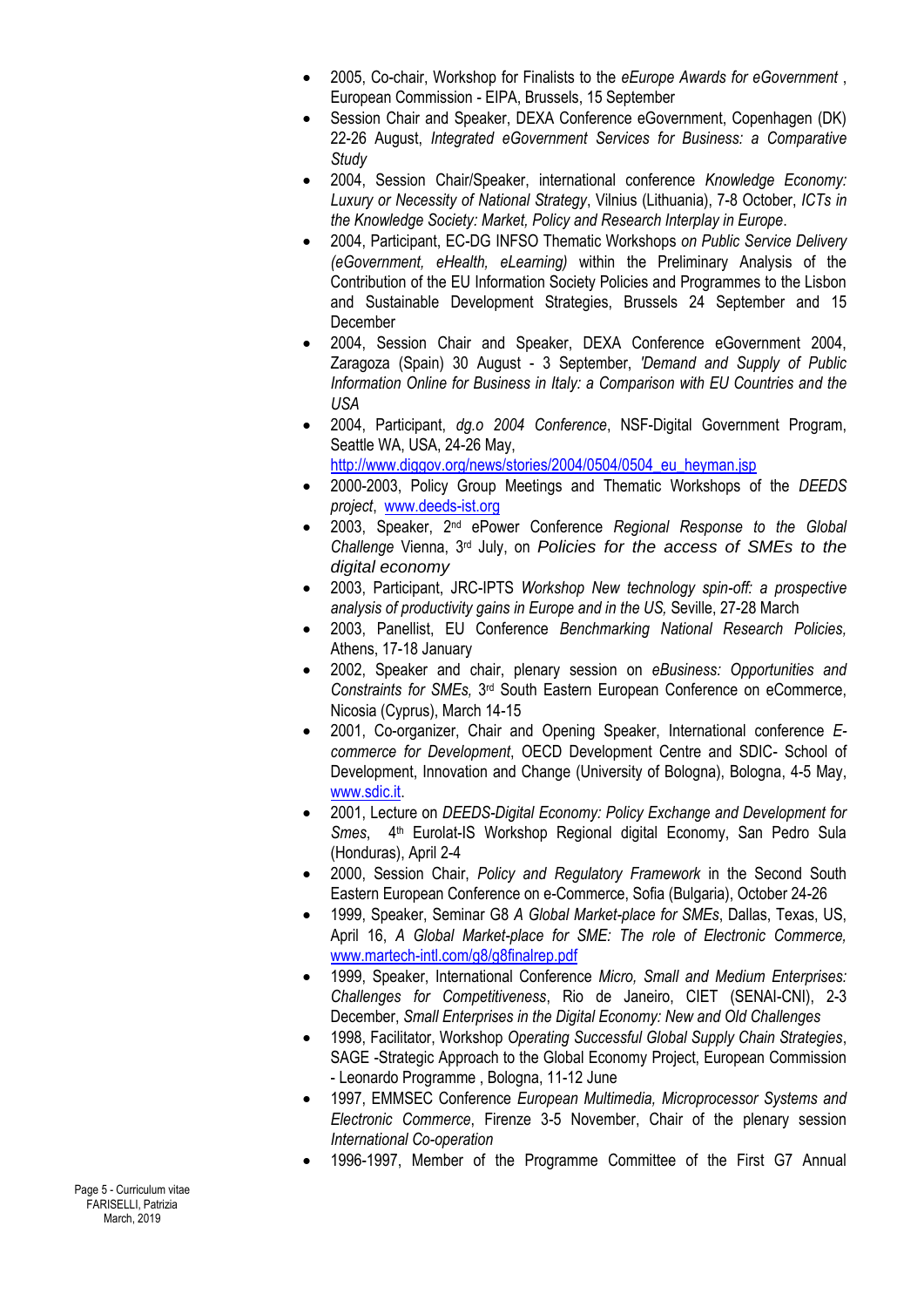Conference *Global Marketplace for SMEs - Electronic Commerce*, Bonn 7-9 April, Chair of the *Global Panel on Electronic Commerce for SMEs.*

### **PUBLICATIONS** 2015-2016

[www.mentepolitica.it](http://www.mentepolitica.it/) occasional publishing of articles about Internet technologies, business, and rights

2014, Fariselli P., *Economia dell'innovazione (Economics of Innovation*), Giappichelli Editore, Torino, pp. XXVI-318 -ISBN 978-88-348-4736-7

2012, Fariselli P., *La risorsa informazione e le tecnologie digitali di rete: abbondanza e scarsità* (*Information and Network Digital Technologies : Plenty and Scarcity*), in Antonelli G. et al., *Economia come scienza sociale: teoria, istituzioni, storia. Studi in onore di Alberto Quadrio Curzio (Economics as a social science: theory, institutions and history. Studies in honour of Alberto Quadrio Curzio*), il Mulino, Bologna

2009, Fariselli P., Fortis M., Quadrio Curzio A., *Fondazioni, enti e reti nello spazio europeo della ricerca - La sussidiarietà in atto*, (*Foundations, Associations and Networks in the European Research Area - Subsidiarity in progress),* il Mulino, Bologna

2008 , Fariselli P., Guest Editor (with Paul Timmers and Clayton Lewis) of the special issue on *Inclusive ICT Business* of "Electronic Markets – The International Journal" vol.18, n.4, November 2008, www.electronicmarkets.org

2008, Fariselli P., *Donne e tecnologie dell'Informazione tra innovazione e procedure*, in Capitani T.A. (a cura di) *Un altro genere di tecnologia*, Associazione Il Secolo della Rete*,* www.ilsecolodellarete.it

2008, Fariselli P., *Women and Information Technology between Innovation and Procedures*, in Badaloni S., Drace C..A., Gia O., Levorato M.C., Vidotto F., *Under-Representation of Women in Science and Technology*, CLEUP, Proceedings of the 3rd Conference Women & Science WS'06, Padua, Italy, 21/23 September 2006

2006, Fariselli P., Culver-Hopper J., Bojic O., *eGovernment for Business across the*  Atlantic: from Cases to Models, in The Proceedings of the 7<sup>th</sup> Annual International Conference on Digital Government Research, San Diego CA (USA), May 21-24, 2006

2005, Fariselli P. (editor), *Tecnologie dell'informazione e imprese* [Information Technologies and Enterprises. Demand and Supply of Public Information Online in Italy], Nomisma Studi e Ricerche, Agra srl, Roma

2005, Adam N., Atluri, V., Chun, S., Fariselli P., Culver-Hopper J., Bojic O., Stewart R., Fruscione J., Mannocchio N, *Technology Transfer of Inter-Agency Government Services and their Transnational Feasibility Studies*, Proceedings of the NSF dg.o 2005 Conference, Atlanta, Georgia, May 15-18, 2005

2005, Fariselli P., Culver-Hopper J., Bojic O., *Integrated eGovernment Services for Business: a Comparative Study*, in Andersen K.V., Grönlund A., Traunmüller R., Wimmer M.A. (eds.), *Electronic Government*, 4<sup>th</sup> International eGOV Conference Proceedings, Copenhagen 22-26 August 2005, Trauner